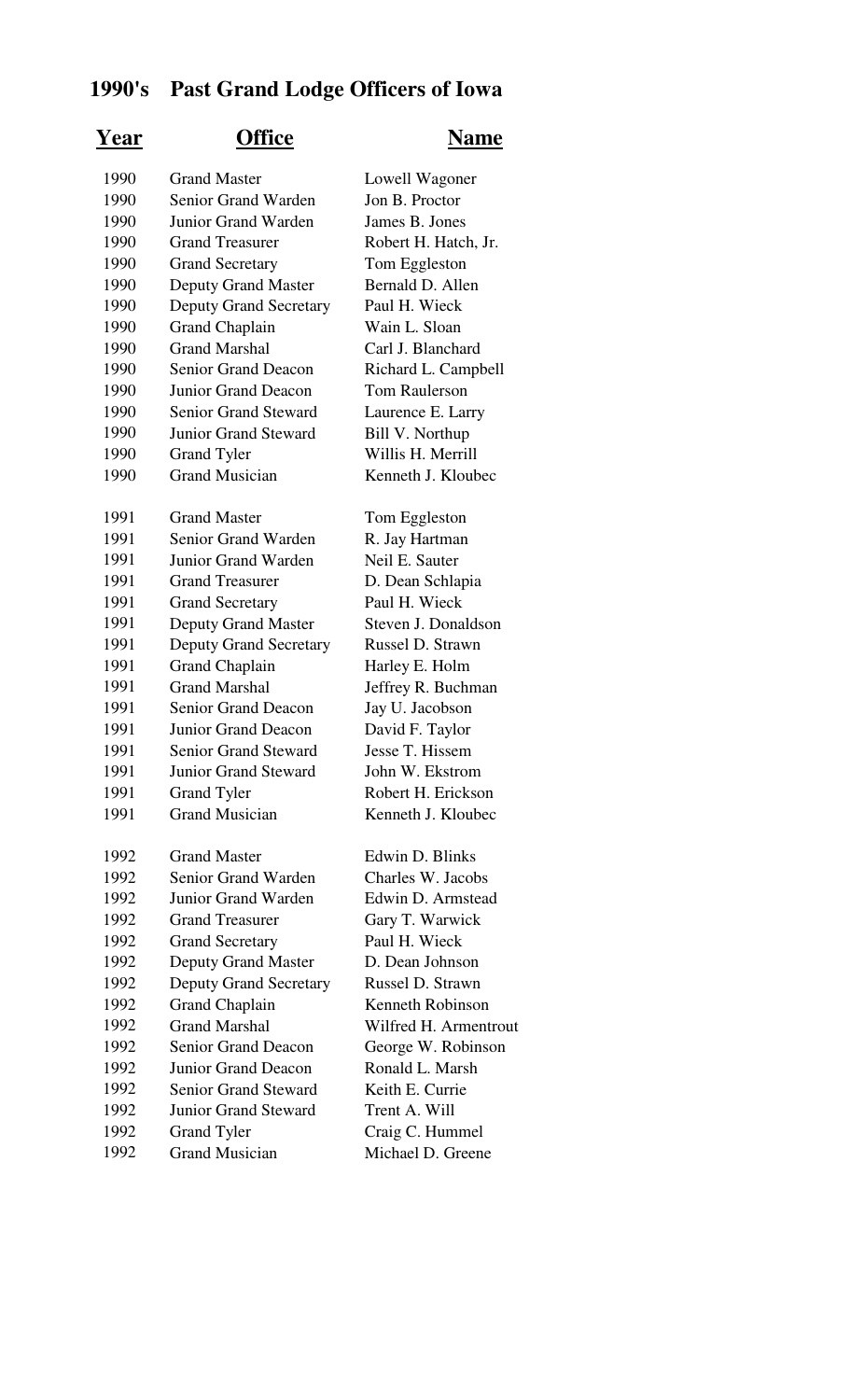| 1993     | <b>Grand Master</b>           | Jerrold R. Anderson  |
|----------|-------------------------------|----------------------|
| 1993     | Senior Grand Warden           | Richard L. Campbell  |
| 1993     | Junior Grand Warden           | Edward A. Sieh       |
| 1993     | <b>Grand Treasurer</b>        | Noel W. Willis       |
| 1993     | <b>Grand Secretary</b>        | Paul H. Wieck        |
| 1993     | <b>Deputy Grand Master</b>    | Peter J. Peterson    |
| 1993     | <b>Deputy Grand Secretary</b> | Russel D. Strawn     |
| 1993     | <b>Grand Chaplain</b>         | John C. Summerson    |
| 1993     | <b>Grand Marshal</b>          | Kenneth R. Ring      |
| 1993     | <b>Senior Grand Deacon</b>    | Alfred L. Jensen     |
| 1993     | <b>Junior Grand Deacon</b>    | Eric A. Rozeboom     |
| 1993     | <b>Senior Grand Steward</b>   | James E. Cook        |
| 1993     | <b>Junior Grand Steward</b>   | Tim S. Anderson      |
| 1993     | <b>Grand Tyler</b>            | Bryce B. Hildreth    |
| 1993     | <b>Grand Musician</b>         | Lawrence Cook        |
| 1994     | <b>Grand Master</b>           | Donald W. Gurney     |
| 1994     | Senior Grand Warden           | Warren D. Fischer    |
| 1994     | Junior Grand Warden           | William E. Kimler    |
| 1994     | <b>Grand Treasurer</b>        | Kenneth A. Hurmence  |
| 1994     | <b>Grand Secretary</b>        | Paul H. Wieck        |
| 1994     | <b>Deputy Grand Master</b>    | Floyd H. Murray      |
| 1994     | <b>Deputy Grand Secretary</b> | Russel D. Strawn     |
| 1994     | <b>Grand Chaplain</b>         | Kenneth D. Eshelman  |
| 1994     | <b>Grand Marshal</b>          | Kenneth M. Anderson  |
| 1994     | <b>Senior Grand Deacon</b>    | Richard H. Thornton  |
| 1994     | <b>Junior Grand Deacon</b>    | John Barry Kane      |
| 1994     | <b>Senior Grand Steward</b>   | Eugene L. Aldrich    |
| 1994     | <b>Junior Grand Steward</b>   | Bruce H. Scott       |
| 1994     | <b>Grand Tyler</b>            | A. Lyle Miller       |
| 1994     | <b>Grand Musician</b>         | Robert C. Danner     |
| 1/1/1995 | <b>Grand Secretary</b>        | Russel D. Strawn     |
| 1/1/1995 | <b>Deputy Grand Secretary</b> | Kenneth A. Hurmence  |
| 1/1/1995 | <b>Grand Treasurer</b>        | Allen L. Heaton      |
| 1995     | <b>Grand Master</b>           | Paul H. Wieck        |
| 1995     | Senior Grand Warden           | Donald E. Mayer      |
| 1995     | Junior Grand Warden           | Loren C. Stein       |
| 1995     | <b>Grand Treasurer</b>        | D. Keith Robertson   |
| 1995     | <b>Grand Secretary</b>        | Russel D. Strawn     |
| 1995     | <b>Deputy Grand Master</b>    | Edwin E. Armstead    |
| 1995     | <b>Deputy Grand Secretary</b> | Kenneth A. Hurmence  |
| 1995     | <b>Grand Chaplain</b>         | Billy H. Northup     |
| 1995     | <b>Grand Marshal</b>          | Donald G. Keck       |
| 1995     | Senior Grand Deacon           | Wendell D. Leonard   |
| 1995     | <b>Junior Grand Deacon</b>    | Elmer A. Weir        |
| 1995     | <b>Senior Grand Steward</b>   | John W. Baber        |
| 1995     | <b>Junior Grand Steward</b>   | John L. Mills        |
| 1995     | <b>Grand Tyler</b>            | Terry E. Osborne     |
| 1995     | <b>Grand Musician</b>         | James H. Windson III |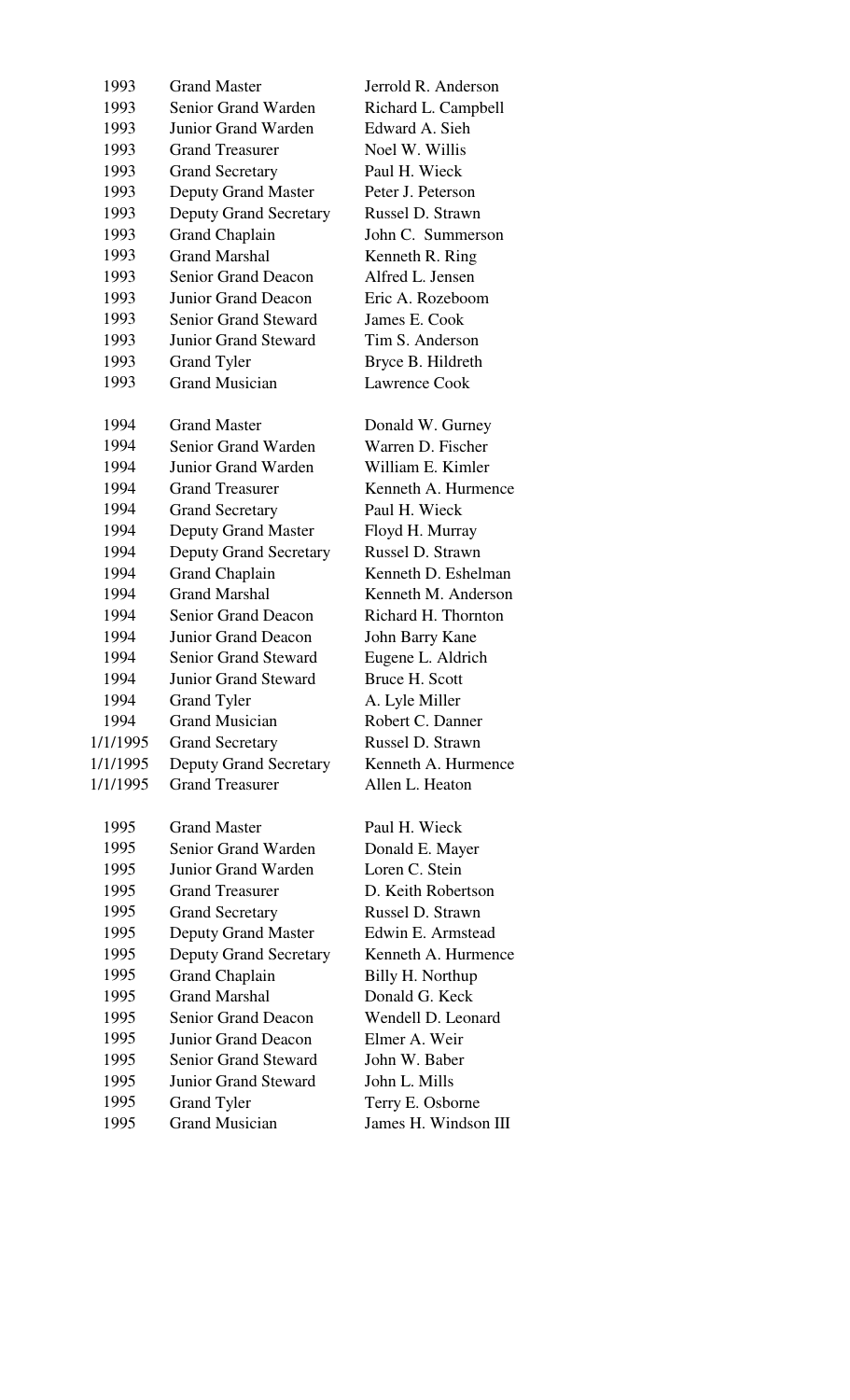| 1996       | <b>Grand Master</b>           | D. Dean Johnson        |
|------------|-------------------------------|------------------------|
| 1996       | Senior Grand Warden           | Wilfred H. Armentrout  |
| 1996       | Junior Grand Warden           | Doyle V. Hammock       |
| 1996       | <b>Grand Treasurer</b>        | Ernest W. C. Webster   |
| 1996       | <b>Grand Secretary</b>        | Russel D. Strawn       |
| 1996       | <b>Deputy Grand Master</b>    | James B. Jones         |
| 1996       | <b>Deputy Grand Secretary</b> | Kenneth A. Hurmence    |
| 1996       | <b>Grand Chaplain</b>         | Steven E. Jewett       |
| 1996       | <b>Grand Marshal</b>          | Max L. Henderson       |
| 1996       | <b>Senior Grand Deacon</b>    | Charles L. Brinkerhoff |
| 1996       | Junior Grand Deacon           | Irvin M. Stein         |
| 1996       | <b>Senior Grand Steward</b>   | Donald E. Mosier       |
| 1996       | <b>Junior Grand Steward</b>   | Carl J. Van Der Kamp   |
| 1996       | <b>Grand Tyler</b>            | Harry G. Huston        |
| 1996       | <b>Grand Musician</b>         | Hessel R. Roorda       |
|            |                               |                        |
| 1997       | <b>Grand Master</b>           | Ralph A. Livermore     |
| 1997       | Senior Grand Warden           | Alfred L. Jensen       |
| 1997       | Junior Grand Warden           | Robert H. Erickson     |
| 1997       | <b>Grand Treasurer</b>        | Ronald L. Marsh        |
| 1997       | <b>Grand Secretary</b>        | Russel D. Strawn       |
| 1997       | <b>Deputy Grand Master</b>    | Melvin L. Gray         |
| 1997       | <b>Deputy Grand Secretary</b> | Kenneth A. Hurmence    |
| 1997       | <b>Grand Chaplain</b>         | Charles E. Mayer       |
| 1997       | <b>Grand Marshal</b>          | Maxie E. Yates         |
| 1997       | <b>Senior Grand Deacon</b>    | Donald R. Koss         |
| 1997       | Junior Grand Deacon           | Delbert R. Headley     |
| 1997       | <b>Senior Grand Steward</b>   | Arthur G. Crandon      |
| 1997       | <b>Junior Grand Steward</b>   | Thomas P. Youngblut    |
| 1997       | Grand Tyler                   | John W. Husz           |
| 1997       | <b>Grand Musician</b>         | Joseph O. Adkins       |
| 1998       | <b>Grand Master</b>           | Raymond E. Clause      |
| 1998       | Senior Grand Warden           | George W. Robinson     |
| 1998       | Junior Grand Warden           | Kenneth M. Anderson    |
| 1998       | <b>Grand Treasurer</b>        | John C. Summerson      |
| 1998       | <b>Grand Secretary</b>        | Paul H. Wieck          |
| 1998       | <b>Deputy Grand Master</b>    | Eric A. Rozeboom       |
| 1998       | <b>Deputy Grand Secretary</b> | Tom Eggleston          |
| 1998       | <b>Grand Chaplain</b>         | Theron A. "Tom" Conrey |
| 1998       | <b>Grand Marshal</b>          | Charles D. Yates       |
| 1998       | <b>Senior Grand Deacon</b>    | Donovan E. Humphrey    |
| 1998       | Junior Grand Deacon           | William R. Crawford    |
| 1998       | <b>Senior Grand Steward</b>   | George S. Eichhorn     |
| 1998       | <b>Junior Grand Steward</b>   | Richard L. Bowersox    |
| 1998       | <b>Grand Tyler</b>            | C. Ben Daugherty       |
| 1998       | <b>Grand Musician</b>         | Gordon L. Elliott      |
| 10/15/1998 | <b>Deputy Grand Secretary</b> | William R. Crawford    |
| 10/15/1998 | Junior Grand Deacon           | John W. Ekstrom        |
| 3/19/1999  | <b>Grand Secretary</b>        | William R. Crawford    |
|            |                               |                        |